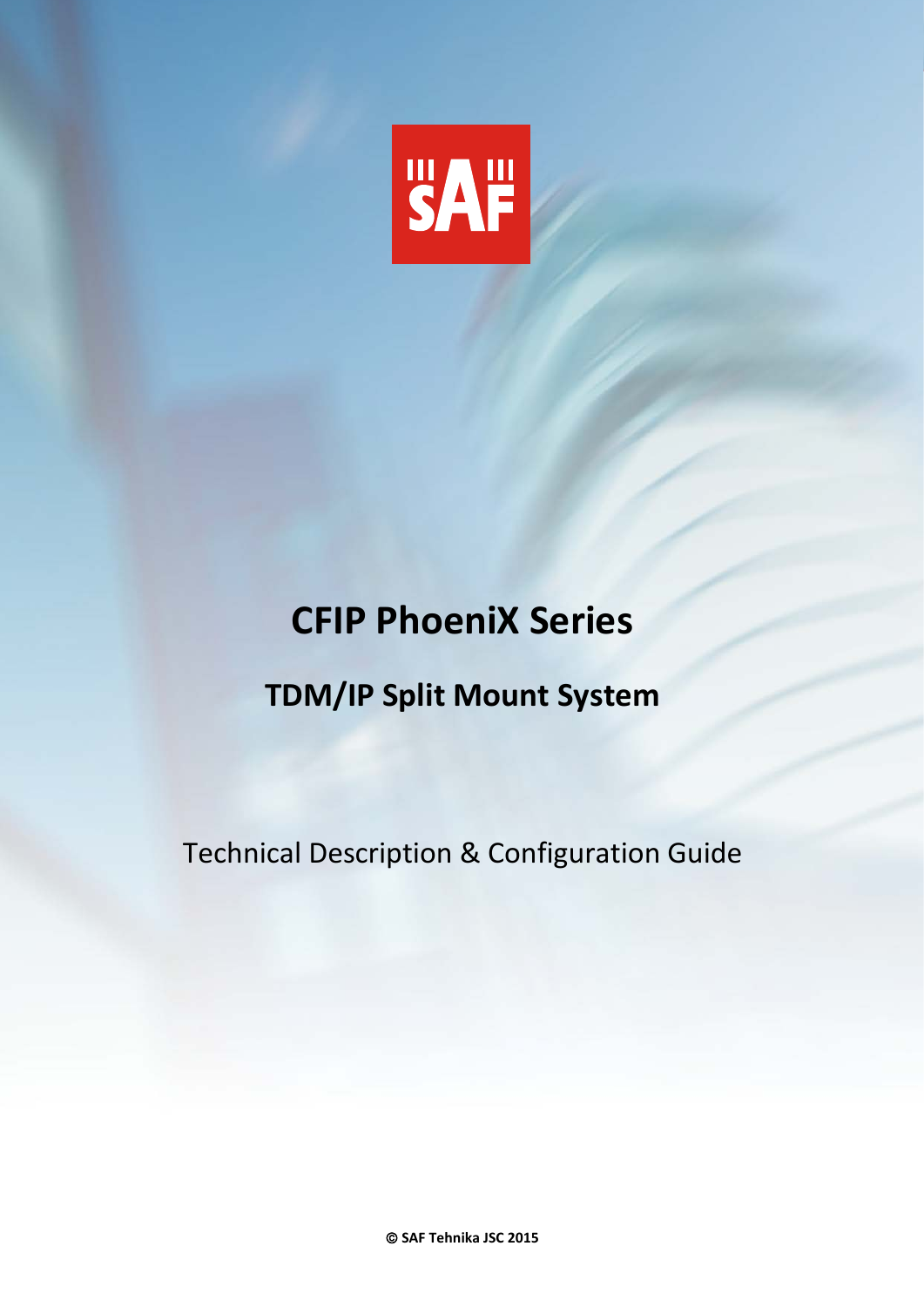# Proprietary notice

The information presented in this guide is the property of SAF Tehnika, JSC. No part of this document may be reproduced or transmitted without proper permission from SAF Tehnika, JSC.

The specifications or information contained in this document are subject to change without notice due to continuing introduction of design improvements. If there is any conflict between this document and compliance statements, the latter will supersede this document.

SAF Tehnika, JSC has no liability for typing errors in this document or damages of any kind that result from the use of this document.

To get up to date information about accessories and their availability, please contact sales representative.



FODU does not contain serviceable parts. Warranty will not be applicable in the event FODU has been hermetically unsealed.



SAF Tehnika, JSC is not responsible for any radio or TV interference caused by unauthorized modifications to this equipment. Such modifications could void the user's authority to operate the equipment.

This device complies with part 15 of the FCC Rules. Operation is subject to the following two conditions: (1) This device may not cause harmful interference, and (2) this device must accept any interference received, including interference that may cause undesired operation.

Note: This equipment has been tested and found to comply with the limits for a Class B digital device, pursuant to part 15 of the FCC Rules. These limits are designed to provide reasonable protection against harmful interference in a residential installation. This equipment generates, uses and can radiate radio frequency energy and, if not installed and used in accordance with the instructions, may cause harmful interference to radio communications. However, there is no guarantee that interference will not occur in a particular installation. If this equipment does cause harmful interference to radio or television reception, which can be determined by turning the equipment off and on, the user is encouraged to try to correct the interference by one or more of the following measures:

- Reorient or relocate the receiving antenna.
- Increase the separation between the equipment and receiver.
- − Connect the equipment into an outlet on a circuit different from that to which the receiver is connected.
- − Consult the dealer or an experienced radio/TV technician for help.

This device complies with Industry Canada licence-exempt RSS standard(s). Operation is subject to the following two conditions: (1) this device may not cause interference, and (2) this device must accept any interference, including interference that may cause undesired operation of the device.

Le présent appareil est conforme aux CNR d'Industrie Canada applicables aux appareils radio exempts de licence. L'exploitation est autorisée aux deux conditions suivantes : (1) l'appareil ne doit pas produire de brouillage, et (2) l'utilisateur de l'appareil doit accepter tout brouillage radioélectrique subi, même si le brouillage est susceptible d'en compromettre le fonctionnement.

#### Copyright Notice

Copyright © 2015 SAF Tehnika, JSC. All rights reserved.

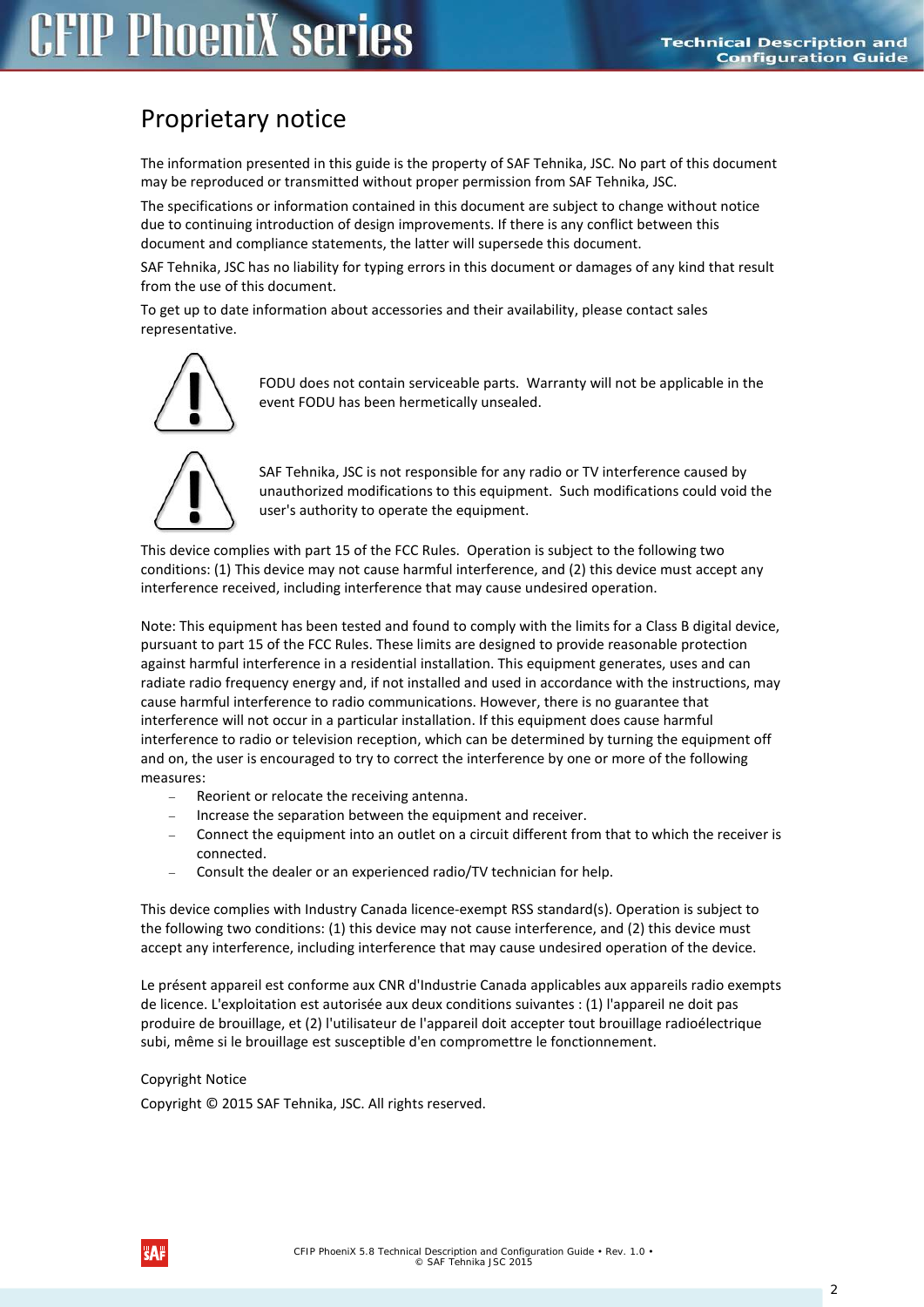## **Table of Contents**

| $\mathbf{1}$   |       |  |
|----------------|-------|--|
|                | 1.1   |  |
|                | 1.2   |  |
|                | 1.2.1 |  |
|                | 1.2.2 |  |
|                | 1.3   |  |
|                | 1.4   |  |
|                | 1.4.1 |  |
|                | 1.5   |  |
|                | 1.6   |  |
|                | 1.7   |  |
|                | 1.8   |  |
| $\overline{2}$ |       |  |
| 3              |       |  |
|                | 3.1   |  |
| $\overline{4}$ |       |  |

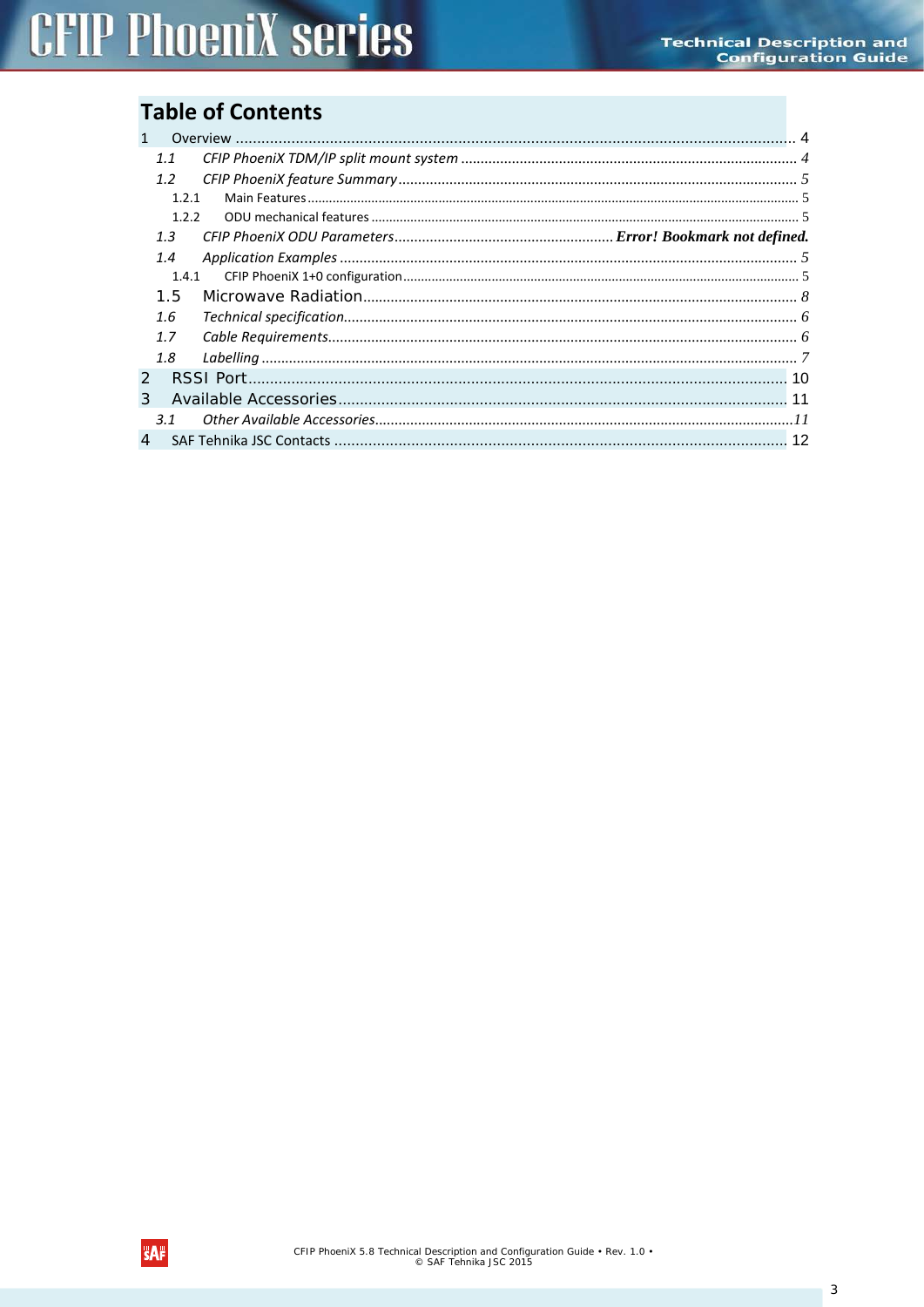#### **Proprietary notice**

The information presented in this guide is the property of SAF Tehnika, JSC. No part of this document may be reproduced or transmitted without proper permission from SAF Tehnika, JSC.

The specifications or information contained in this document are subject to change without notice due to continuing introduction of design improvements. If there is any conflict between this document and compliance statements, the latter will supersede this document.

SAF Tehnika, JSC has no liability for typing errors in this document or damages of any kind that result from the use of this document.

To get up to date information about accessories and their availability, please contact sales representative.

**Note:** FODU/ODU does not contain serviceable parts. Warranty will not be applicable in the event FODU/ODU has been hermetically unsealed.

**Note:** SAF Tehnika, JSC is not responsible for any radio or TV interference caused by unauthorized modifications to this equipment. Such modifications could void the user's authority to operate the equipment.

#### **Copyright Notice**

Copyright © 2015 SAF Tehnika, JSC. All rights reserved.

#### <span id="page-3-0"></span>**1 Overview**

This document briefly describes the **CFIP PhoeniX** series **TDM/IP split mount system** (IDU+ODU) covering the built-in management system, configuration functionality, hardware features, etc.

#### <span id="page-3-1"></span>**1.1 CFIP PhoeniX TDM/IP split mount system**

**CFIP product family** is the new next generation product line which is targeting growing demands for data transmission over microwave radio.

As a result the primary traffic interface for CFIP split mount system is Gigabit Ethernet. As CFIP is capable of providing bit rate of **up to 363Mbps**, it is a great addition to SAF portfolio. CFIP radio and modem performance allows achieving high system capacity by employing 256-decision states modulation scheme by user's choice. Apart from the **full system capacity of 363Mbps**, it is possible to configure the radio to any of 3.5, 7, 14, 28, 40 and 56 MHz channels as well as to any of **4QAM, 16QAM**, **32QAM, 64QAM, 128QAM and 256QAM modulations**, thus providing various capacities to suit particular needs.

SAF Tehnika has employed most modern design solutions and components to create high performance split mount system with **low power consumption** – 33-69W per system.

CFIP is a perfect building block for any modern future proof wireless network, including mobile service providers, fixed data service operators, enterprise customers, municipal and governmental networks among others.

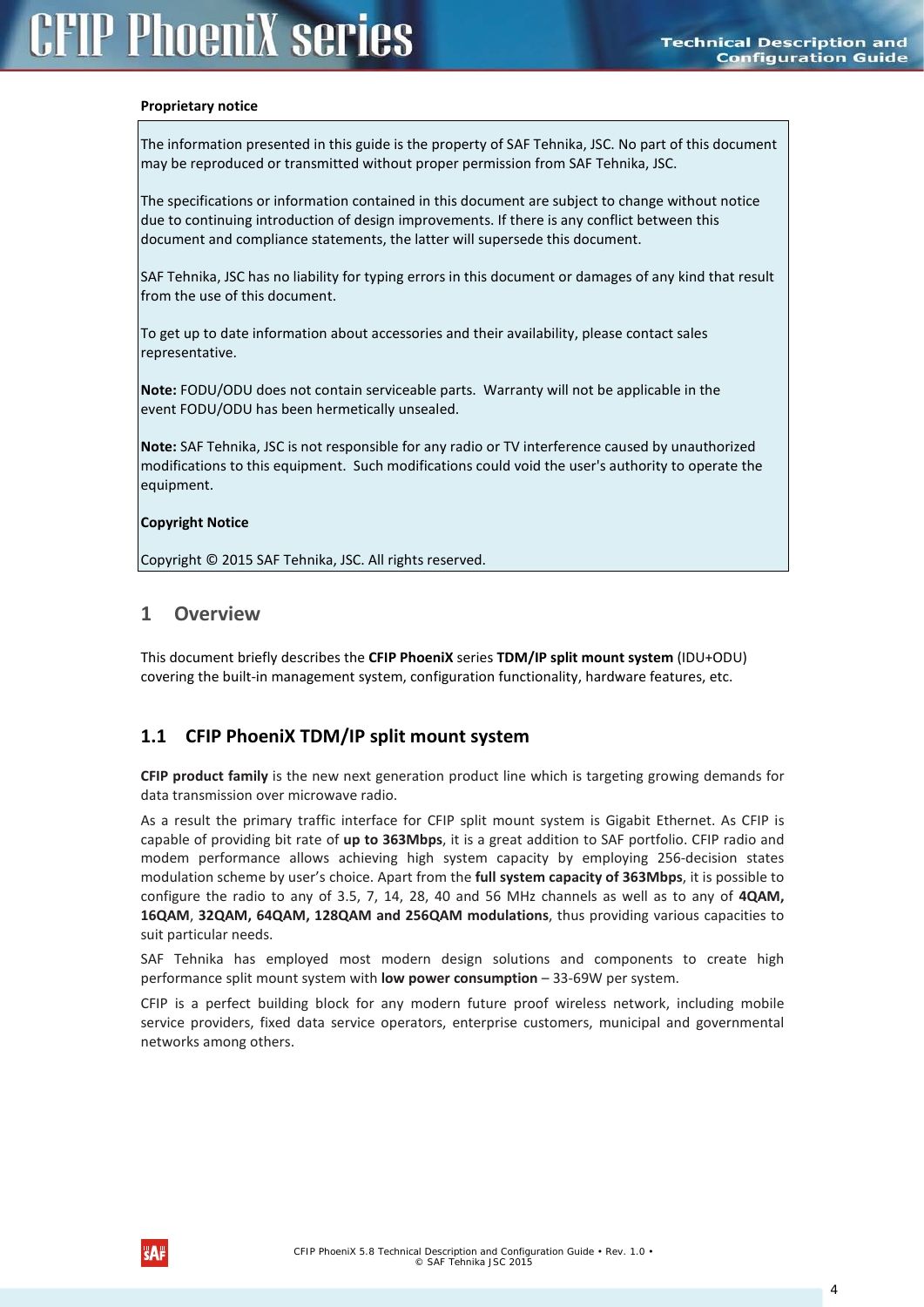### <span id="page-4-0"></span>**1.2 CFIP PhoeniX feature Summary**

#### <span id="page-4-1"></span>1.2.1 Main Features

- Split mount system solution
- Capacity: up to **363 Mbps**
- Channel Bandwidth: **3.5 / 7 / 14 / 28 / 40 / 56 MHz**
- Modulations: **4QAM / 16QAM / 32QAM / 64QAM / 128QAM / 256QAM**

#### <span id="page-4-2"></span>1.2.2 ODU mechanical features

- Compact unit, **285x285x80mm**, **3.9kg**, antenna adaption backwards compatible with all **CFM** and **CFQ** series units
- **3 handles** for user convenience
- Safe and easy to use **4 side locking** arrangement
- All connectors on the side of the unit, always at **45°** regarding vertical axis for both V and H polarization



*Figure 1.1 CFIP PhoeniX ODU*

### <span id="page-4-3"></span>**1.3 Application Examples**

#### <span id="page-4-4"></span>1.3.1 CFIP PhoeniX 1+0 configuration

• Basic split-mount 1+0 system with up to 20E1/T1 or up to 363 Mbps Ethernet



*Figure 1.2 CFIP PhoeniX 1+0 configuration*

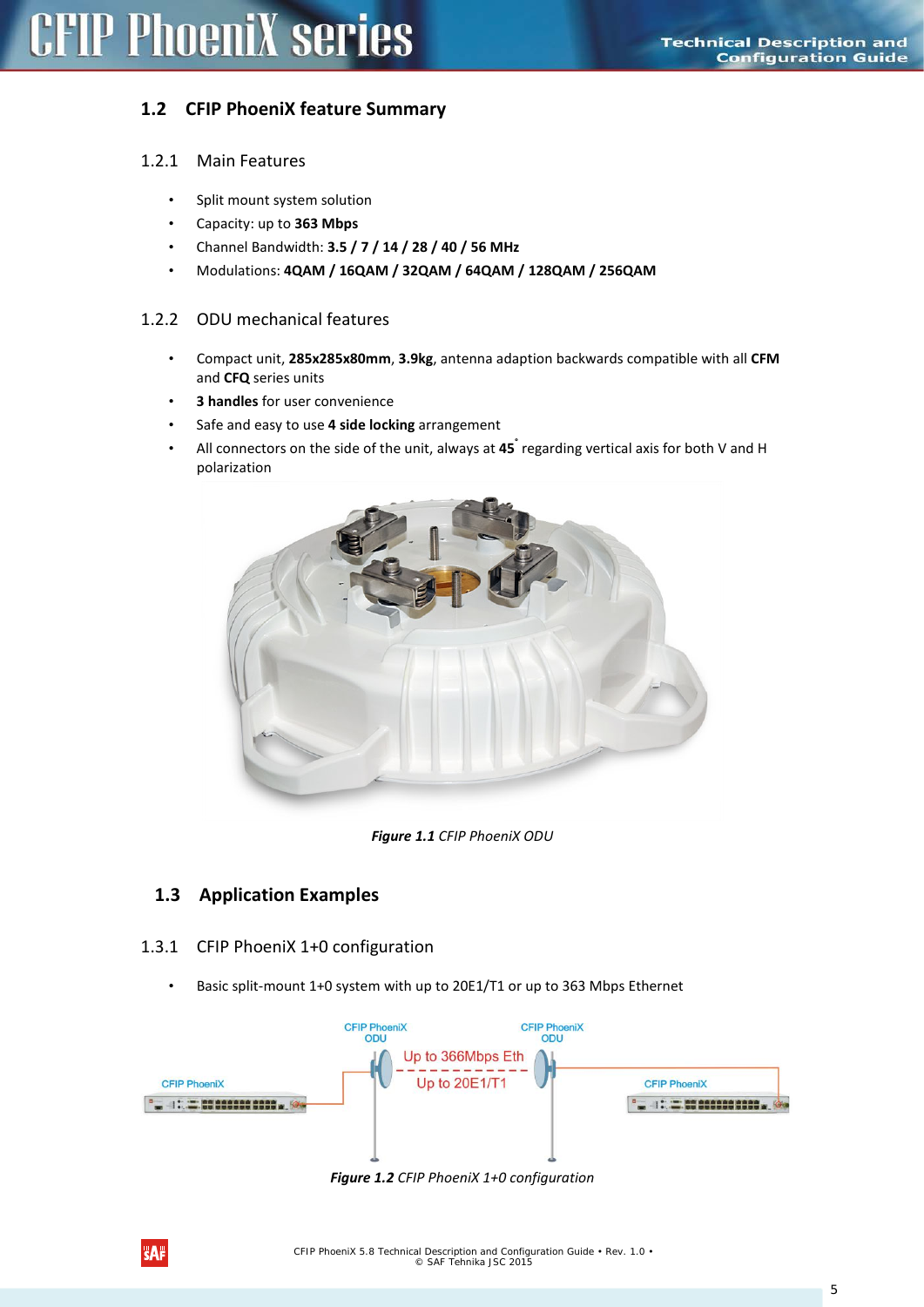## <span id="page-5-0"></span>**1.4 Technical specification**

|                                    | <b>CFIP PhoeniX ODU</b>                                    |
|------------------------------------|------------------------------------------------------------|
| General                            |                                                            |
| <b>Band</b>                        | 5.8 GHz                                                    |
| Form factor                        | IDU - ODU split-mount                                      |
| Antenna                            | External                                                   |
| <b>Tx-Rx architecture</b>          | <b>FDD</b>                                                 |
| <b>RF</b>                          |                                                            |
| Frequency range                    | $5725 - 5850$ MHz                                          |
| Max Tx power                       | $+27$ dBm                                                  |
| Max channel bandwidth              | 30 MHz                                                     |
| <b>Supported modulations</b>       | QPSK/4QAM, 16QAM, 32QAM, 64QAM, 128QAM, 256QAM             |
| <b>Duplex offset</b>               | 95MHz                                                      |
| <b>Ports</b>                       |                                                            |
| Antenna                            | N-Type                                                     |
| IF to IDU                          | N-Type                                                     |
| <b>RSSI</b>                        | <b>BNC</b>                                                 |
| <b>Mechanical &amp; Electrical</b> |                                                            |
| <b>Operational use</b>             | Conforms to ETSI EN 300 019 Class 4.1, IP65, NEMA 4X       |
| <b>Temperature Range</b>           | $-27^{\circ}$ F to $+131^{\circ}$ F                        |
| Dimensions: HxWxD /<br>weight      | 11.3x11.3x3.1 in / 7.7 lb                                  |
| IF port surge protection           | Conforms to ETSI EN 301 489-1; EN 61000-4-5; IEC 61000-4-5 |
| Input DC voltage                   | -40.5V to -57V DC (conforms to ETSI EN 300 132-2)          |
| Max. power consumption             | SP: 13-27 W; HP: 21-39 W                                   |

### <span id="page-5-1"></span>**1.5 Cable Requirements**

#### **IDU-ODU cable**

IDU-ODU cable is a 50 Ω coaxial cable intended to interconnect the Indoor Unit with the Outdoor Unit. Any type of 50  $\Omega$  cable of good quality can be used; the cable should be equipped with N-type male connectors on each end. There are two N–type male connectors included in each radio unit delivery that fit RG–213 cables or other cables with a surface diameter of 10 mm. As the attenuation of the cable is essential particularly at 350 MHz frequency, its usage is restricted, - the attenuation of the signal should not exceed 20 dB at 350 MHz. Commonly employing RG–213 type coaxial cable, its length may reach 100 m, LMR–400 type cable may usually reach up to 300 m in length.

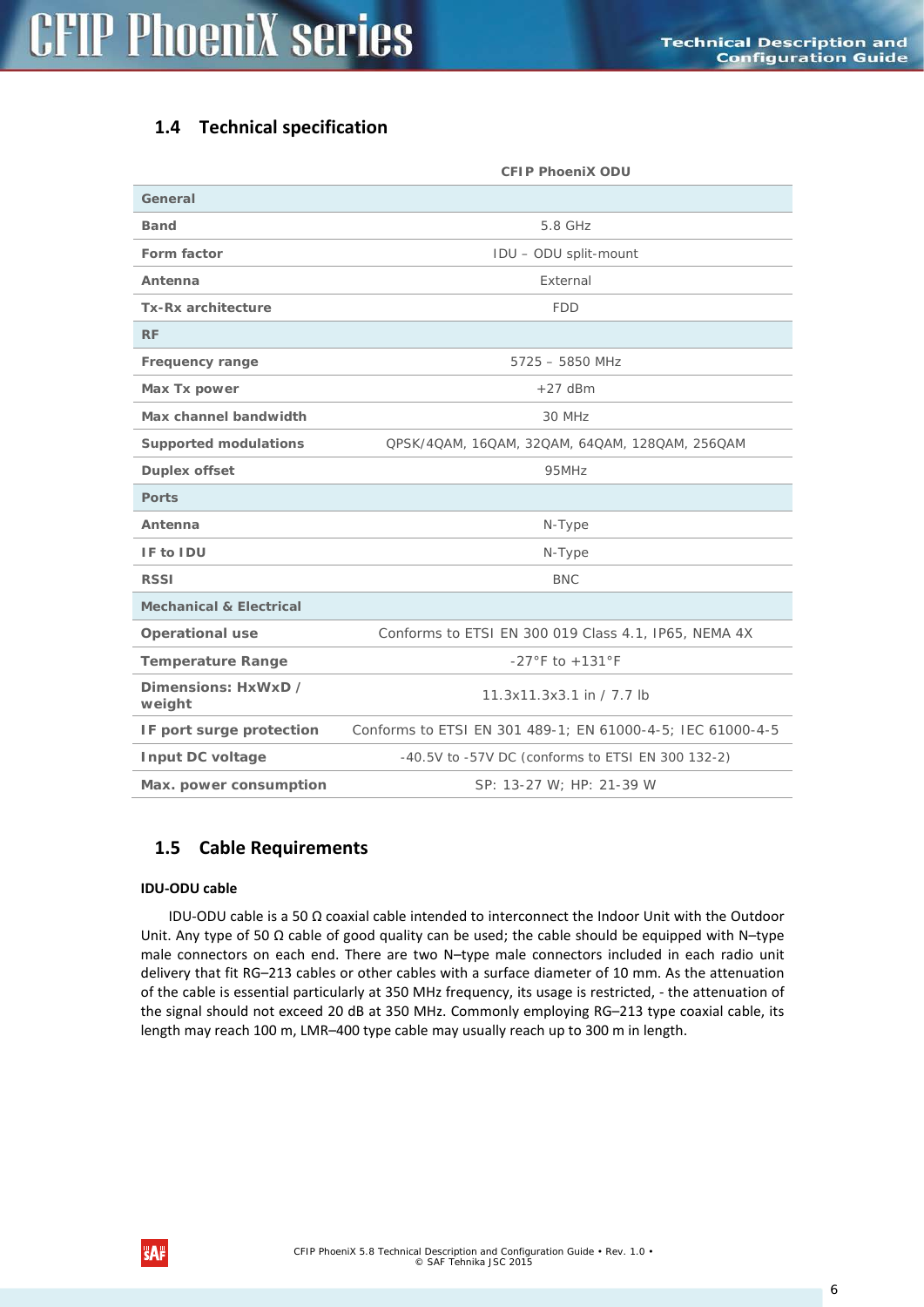

*Figure 1.3 CFIP PhoeniX IDU-ODU cable*

#### **RSSI BNC**

To connect the digital multimeter to the CFIP PhoeniX ODU RSSI port in order to adjust the antenna alignment, a coaxial cable with BNC connector on one end and appropriate termination on other end can be used (see example in *[Figure 1.4](#page-6-1)*).



*Figure 1.4 Cable for connecting the voltmeter to the CFIP PhoeniX ODU RSSI port*

### <span id="page-6-1"></span><span id="page-6-0"></span>**1.6 Labelling**

The label contains the following information (see samples in the picture below):

- Model name. The model name example is:

CFIP-06-PhoeniX for 5.8GHz Outdoor Unit (ODU), etc

- Product Number (S06RPR18L): product number contains information of product version (18), in case of ODU - in which frequency band (06) and band side (L, H) the ODU operates. Letters A, B, C or D indicate specific subband (if applied).
- Unit Serial Number (389740100382); the serial number uniquely identifies the unit.

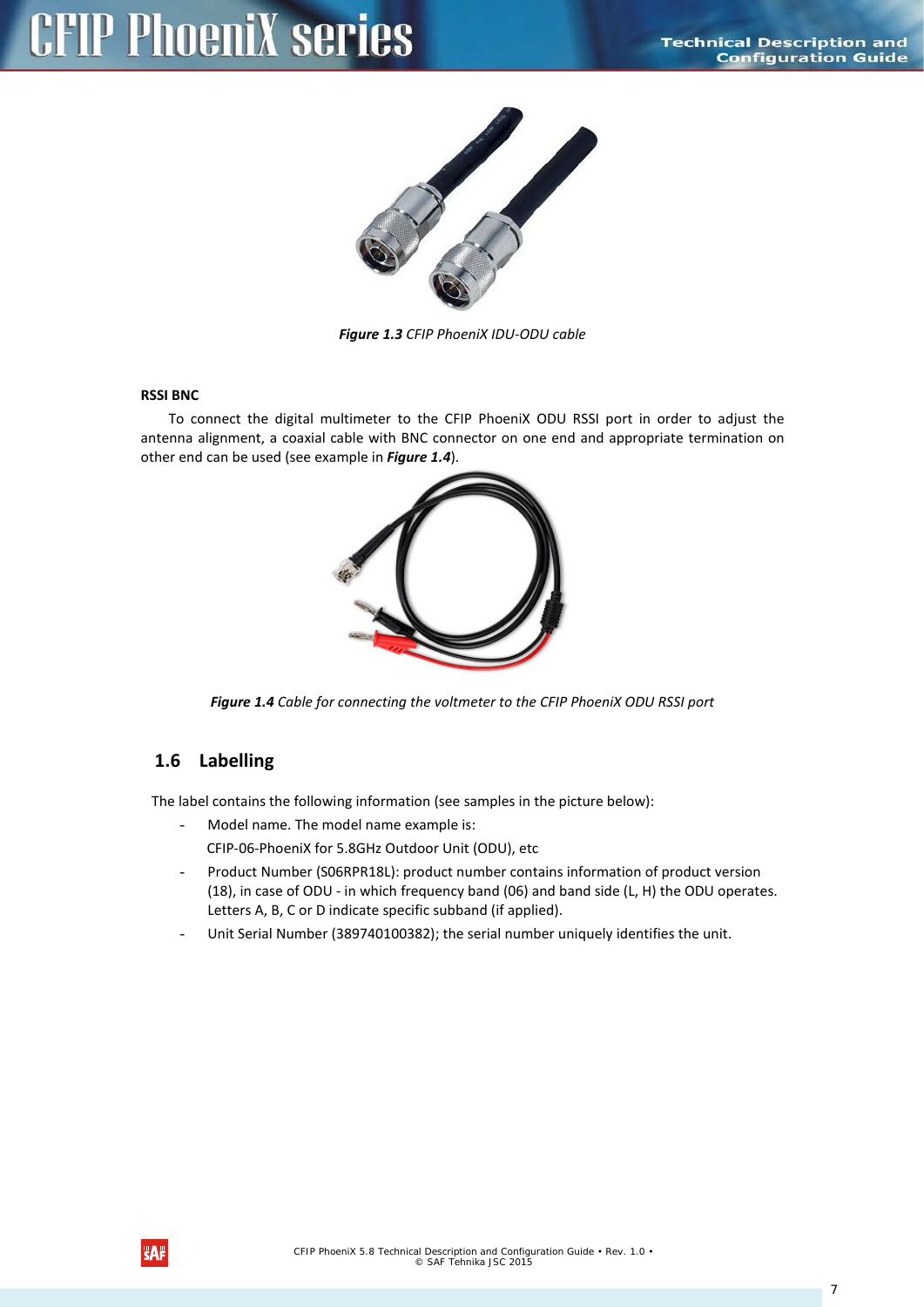# **PhoeniX series**



*Figure 1.5 Label of the CFIP PhoeniX ODU Low band side, operating in 5.8 GHz band*

P/N Translation for CFIP PhoeniX ODU:

- "S" designates CFIP split mount series product;
- "06" designates Frequency range (5.8 GHz) of the Unit;
- "RP" designates high power radio;
- "R" designates ODU operating 10 40MHz;
- "18" designates the version number of the Unit;
- "L" designates the band side in which ODU operates (H, L).

Please note that frequency range is set from the central frequency of the first 14 MHz channel to the central frequency of the last 14 MHz channel (see the *[Figure 1.6](#page-7-1)*).



*Figure 1.6 Frequency range of the low side CFIP PhoeniX 18 GHz ODU*

<span id="page-7-1"></span><span id="page-7-0"></span>*[Figure 1.6](#page-7-1)* explains Tx frequency range of low side CFIP PhoeniX 18 GHz radio.

#### **1.7 Microwave Radiation**

In April 1998, ICNIRP (International Commission on Non-Ionizing Radiation Protection) published its ´Guidelines for limiting exposure to time-varying electric, magnetic, and electromagnetic fields (up to 300GHz)´. As shown in Table below, the guidelines specify the ´Reference levels on power density for occupational exposure and general public exposure to time-varying electric and magnetic fields (unperturbed rms values)´ between 2 and 300 GHz.

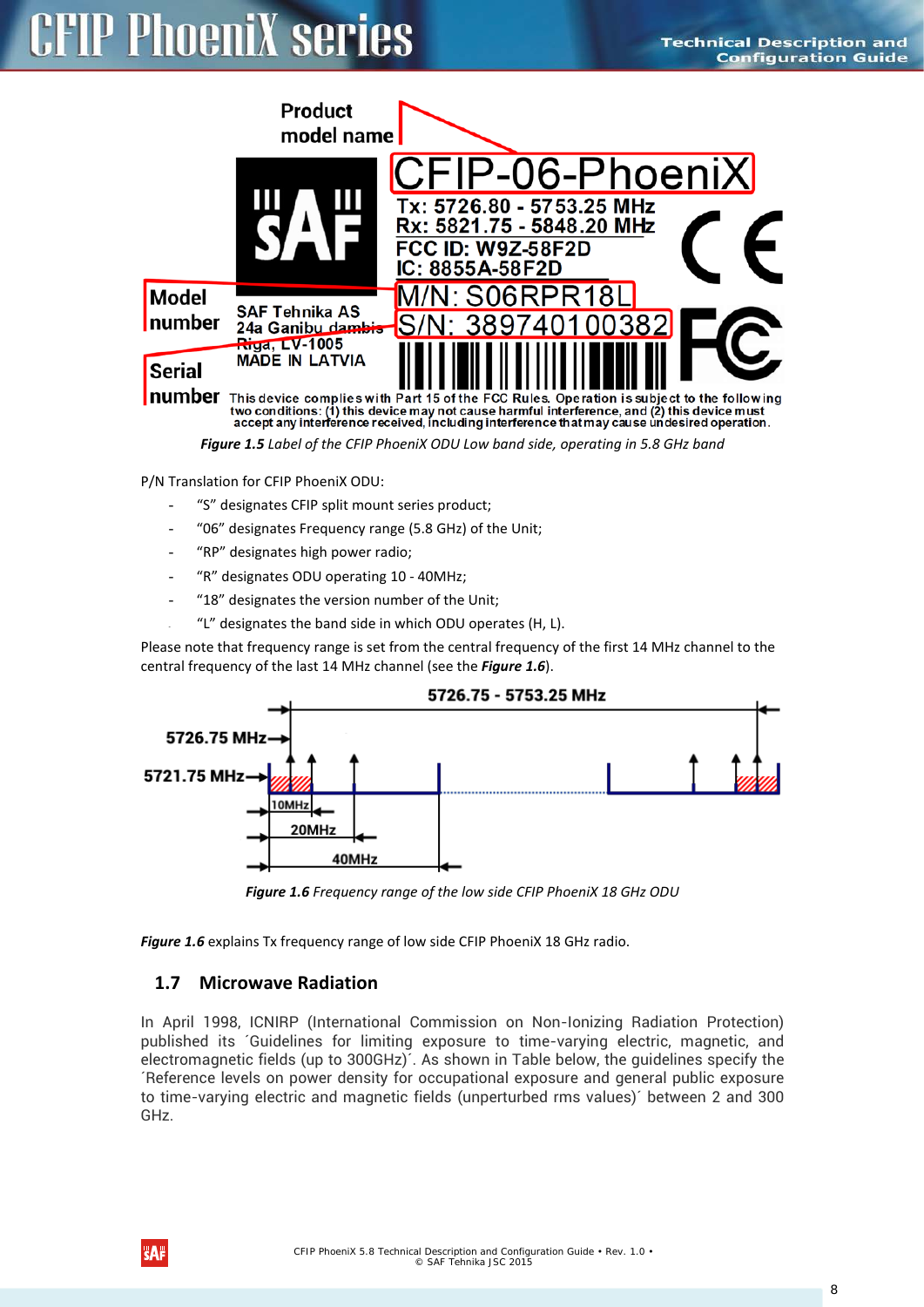

**(!)** It is the installer's responsibility to ensure compliance with the governing rules and regulations regarding output power and point-to-point installation and operation.

Quite a few other documents specify or refer to exposure limits comparable to those given above, e.g.:

- 1999/519/EC: Council Recommendation of 12 July 1999 on the limitation of exposure of the general public to electromagnetic

fields (0 Hz to 300 GHz)

- WHO: Environmental Health Criteria 137: ´Electromagnetic Fields (300 Hz to 300 GHz)´ - ANSI/IEEE C95.1, 1999:

´IEEE Standard for Safety Levels with Respect to Human Exposure to Radio Frequency Electromagnetic Fields, 3 kHz to 300 GHz´

- BRD, Bundesimmissionsschutzgesetz, 26. BImSchV Verordnung über elektromagnetische Felder

- Bundesamt für Umwelt, Wald und Landwirtschaft (BUWAL), Bern/Schweiz

Schriftenreihe Umwelt Nr. 164, Luft, Mai 1992

´Messung nichtionisierender elektromagnetischer Strahlung, 1. Teil: Frequenzbereich 100 kHz bis 300 GHz´

- DIN VDE 0848-2, Entwurf, Oktober 1991:

´Sicherheit in elektrischen, magnetischen und elektromagnetischen Feldern, ´Teil 2: Schutz von Personen im Frequenzbereich von

30 kHz bis 300 GHz´

- ENV 50166-2, January 1995 (withdrawed in December 1999 by CENELEC) ´Human Exposure to Electromagnetic Fields (10 kHz – 300 GHz)´

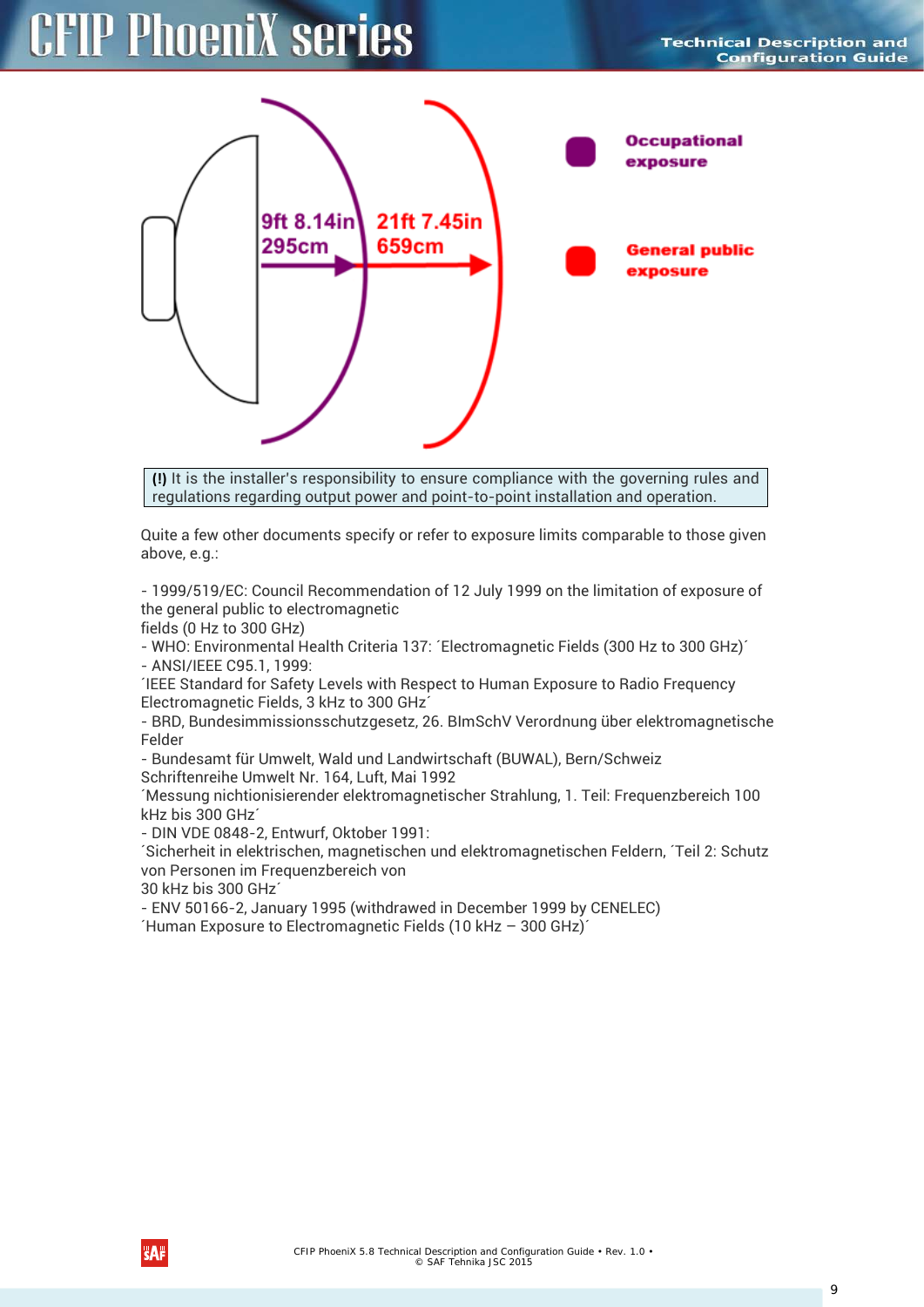<span id="page-9-0"></span>

*Figure 9.1 RSSI chart*

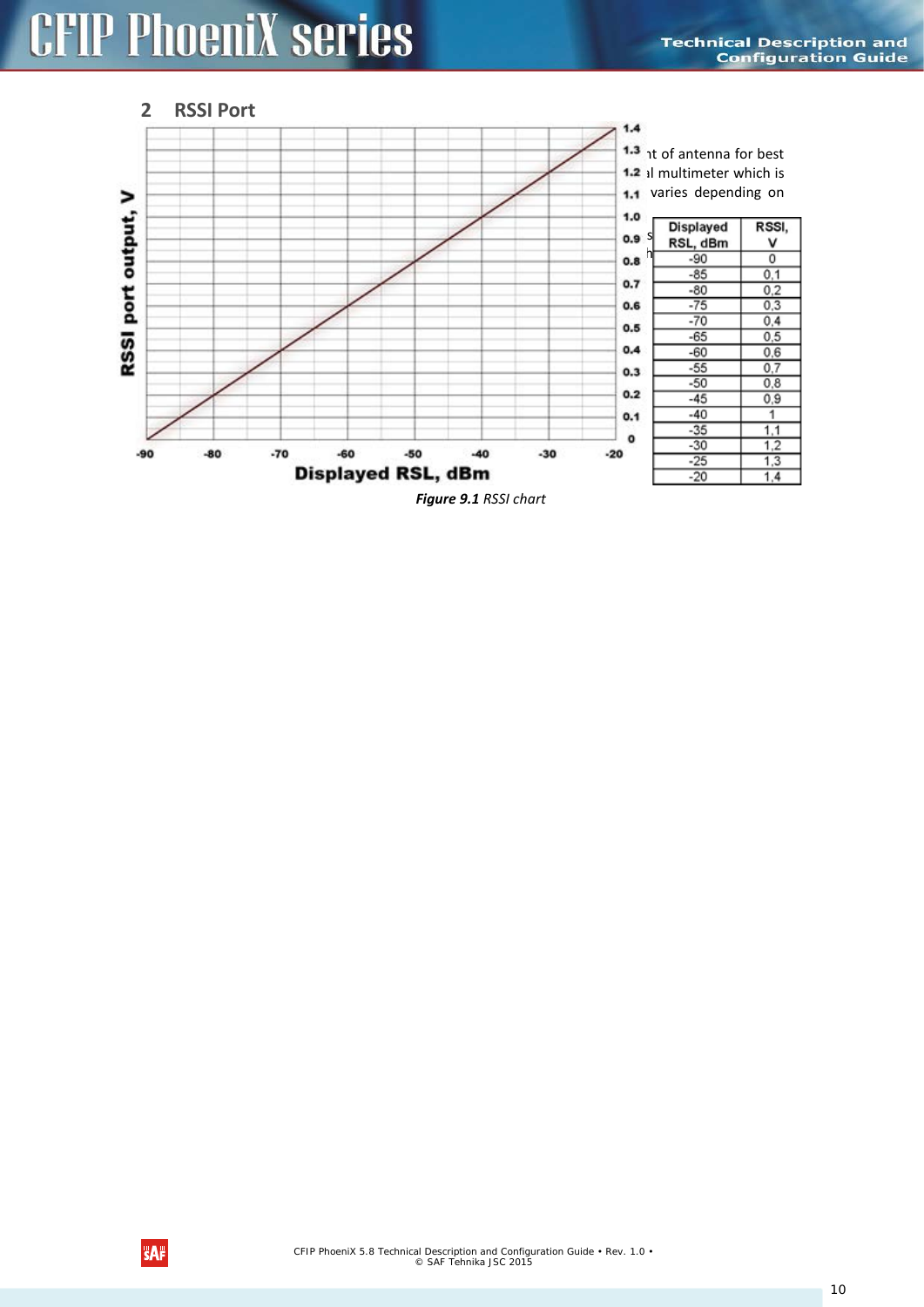## <span id="page-10-0"></span>**3 Available Accessories**

| Surge protection                                   | Surge Protection with gas tube                   |
|----------------------------------------------------|--------------------------------------------------|
| P/N: CLALA001                                      | P/N: CLALA003                                    |
|                                                    |                                                  |
| CFIP ODU Mounting Bracket                          | Flexible Waveguide UBR-PBR                       |
| (for 1xODU P/N: CLGRFB05; for 2xODU P/N: CLGRFB06) | (See the list of available test equipment below) |

### <span id="page-10-1"></span>**3.1 Other Available Accessories**

#### **CFIP Test Equipment**

| P/N      | Name:                | <b>Description</b>   |
|----------|----------------------|----------------------|
| CO6TST02 | Test equipment 6 GHz | Test equipment 6 GHz |